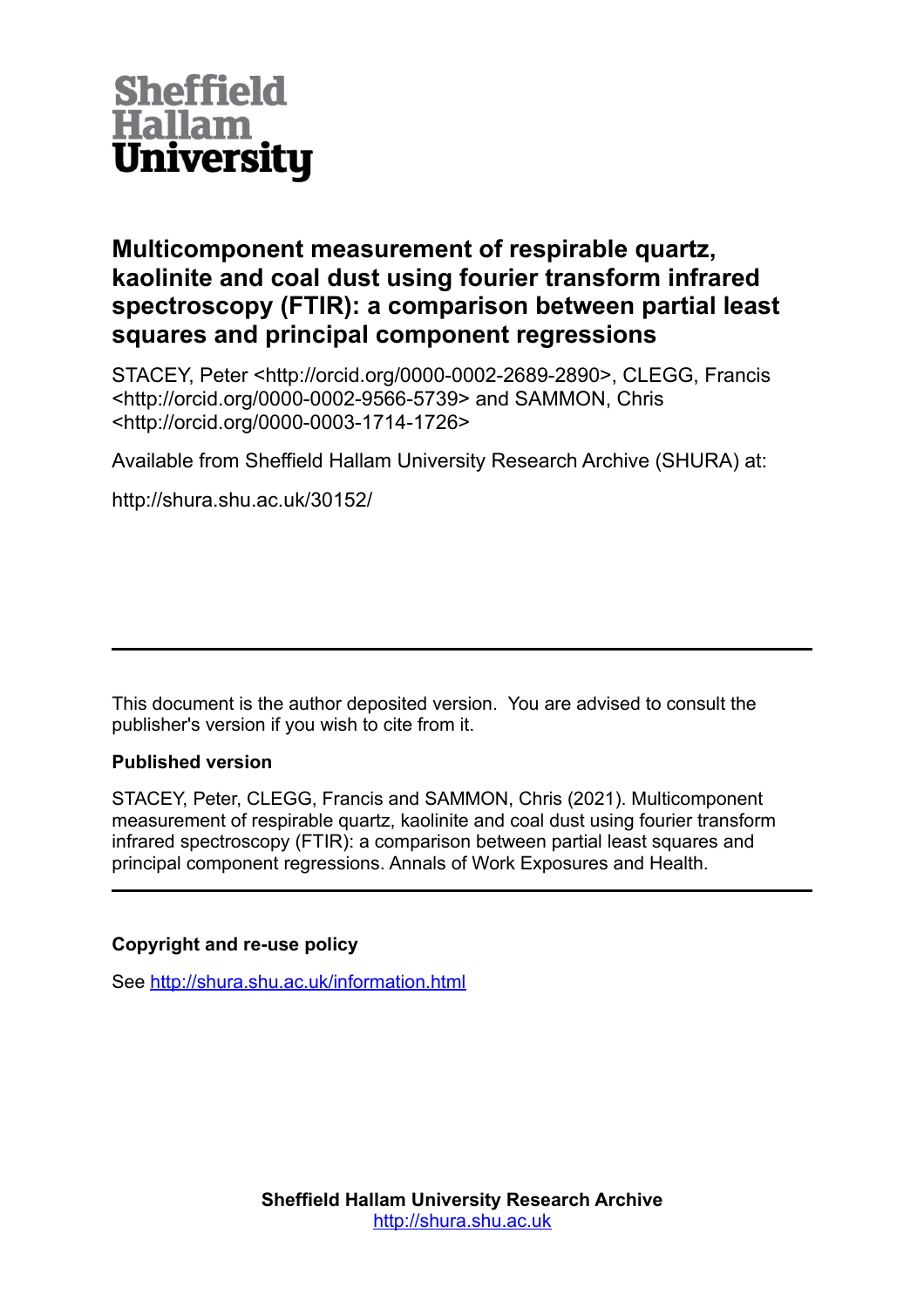Multicomponent measurement of respirable quartz, kaolinite and coal dust using Fourier Transform Infrared spectroscopy (FTIR): A comparison between partial least squares and principal component regressions.

Peter Stacey\*<sup>++</sup>, Francis Clegg<sup>++</sup>, and Christopher Sammon<sup>++</sup>.

\*Health and Safety Executive, Harpur Hill, Buxton, Derbyshire, SK17 9JN, United Kingdom

++Sheffield Hallam University, Materials and Engineering Research Institute, Sheffield, S1 1WB United Kingdom

## Supplementary Information



Figure S1. X-ray diffraction scans from a selection of powdered coals.

X-ray diffraction analysis for the determination of the assigned target values.

#### Measurement conditions

For quartz, the instrument used the second set of standard instrumental conditions described in Table A1 of the International Standards Organization (ISO) standard method ISO 16258-1; 2015 (ISO, 2015). The instrument was fitted with a broad focus copper tube set at 50 kW and 45 mA, automatic scattering and receiving slits set to provide an illumination length of 18 mm, and an array detector with the detection area set at a 2θ range of 2.12 degrees. The area of the three most intense XRD reflections of quartz at 2θ angles of, 20.9, 26.6 and 50.1 degrees were measured for 600 seconds, 420 s and 600 s, respectively, for each 0.03 2θ degree interval over the two degree range cantered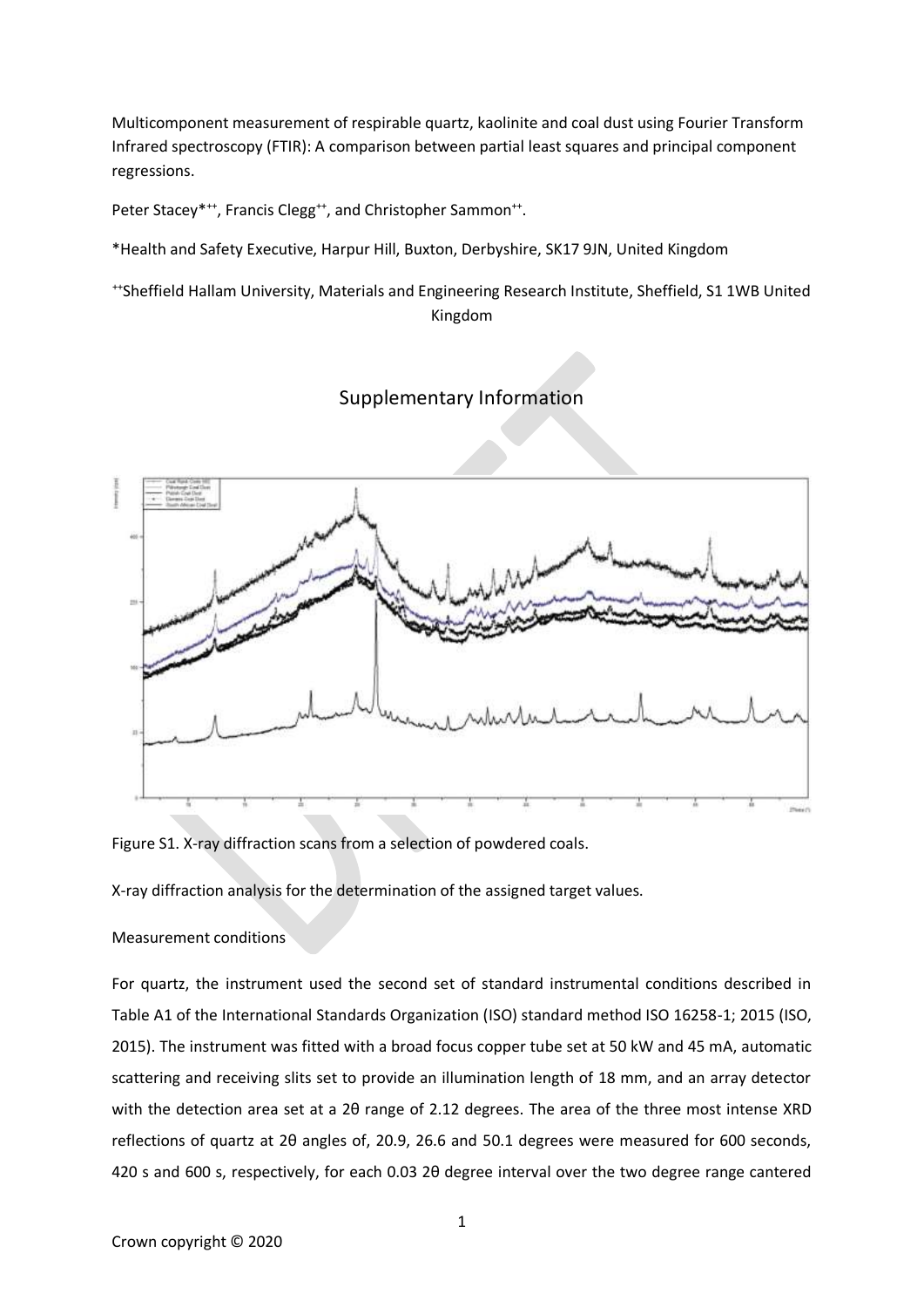on the measurement reflection. The total sample analysis time was about 30 minutes. Tube drift was corrected using the measurement of an aluminium plate as an external standard. The average of the two most consistent results obtained from the three reflections was used as the quartz 'assigned' target value when significant interference was present that affected one of the XRD reflections. Generally, the reflection at 20.9 2θ

For kaolinite, the area of the two most intense reflections free from quartz interference at 2θ positions of 12.2 and 25 degrees were used for quantification. A scan of a sample was collected from 6 to 60 degrees in steps of 0.02 and 60 s per step. The total scan time was 25 minutes. Each measurement reflection was quantified using a 2θ range of two degrees. The average of the two results obtained from each of the kaolinite measurement reflections was used as the kaolinite 'independent' value.

X-ray diffraction calibration charts are shown in Figures S2 and S3 overleaf.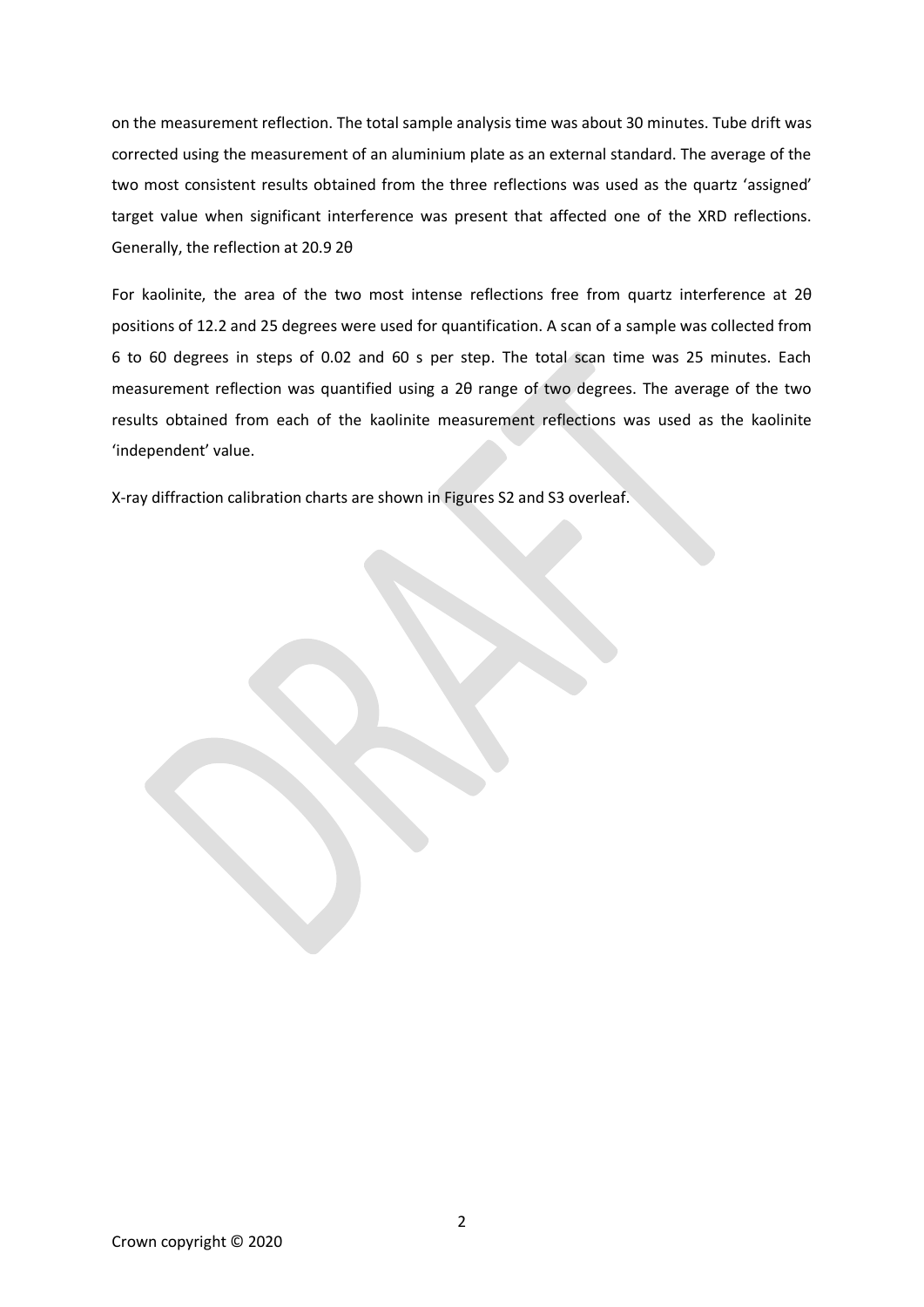

Figure S2. Trend line for the relationship between mass of quartz standard A9950 collected on a filter using the SIMPEDS respirable sampler and X-ray diffraction area response for the principal quartz reflections at 2θ degrees of 20.9 (Qtz21), 26.6 (Qtz26) and 50.1 (Qtz50).



Figure S3. Trend line for the relationship between mass of kaolinite standard (Georgia, USA) collected on a filter using the SIMPEDS respirable sampler and X-ray diffraction area response for the principal kaolinite reflections at 2θ positions of 12 and 25 degrees.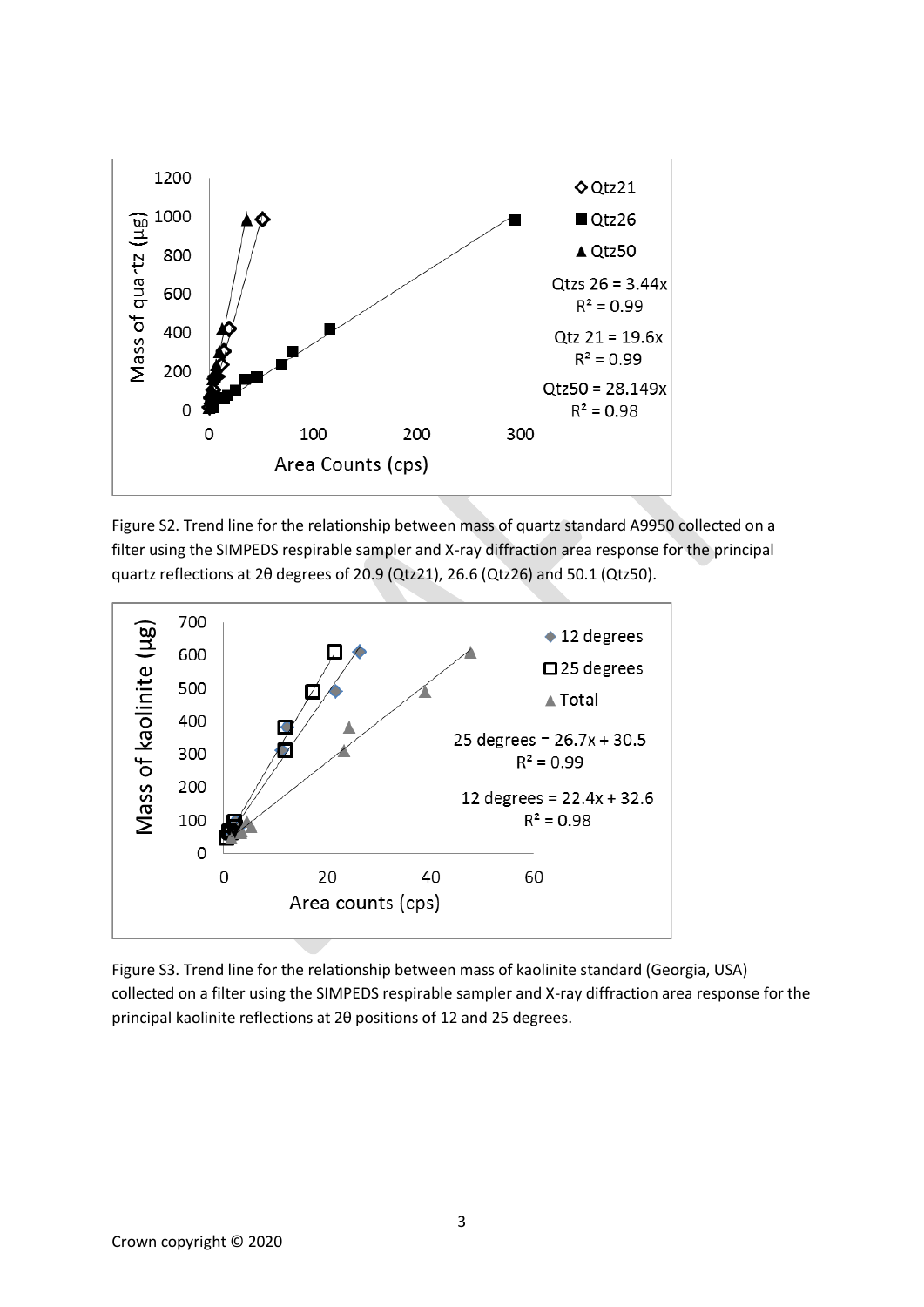

Figure S4. Infrared absorbance at 800  $cm^{-1}$  and 780  $cm^{-1}$ , when measuring three replicate aliquots quartz at three different mass loadings deposited onto polyvinylchloride filters at two different spectral resolutions of 4 cm<sup>-1</sup> and 2 cm<sup>-1</sup>.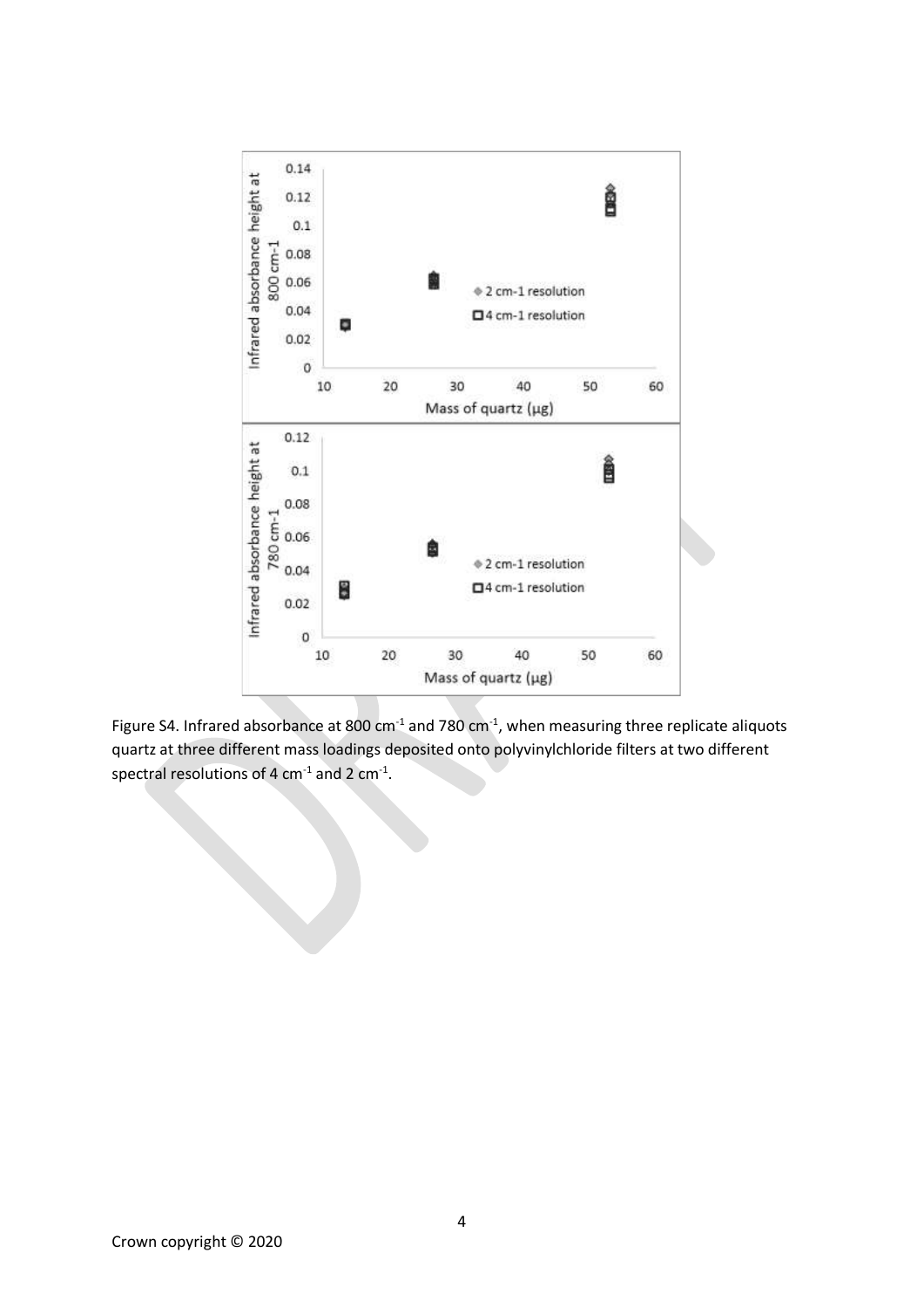

Figure S5. Change in the slope of the relationship between the predicted mass and the XRD assigned value for quartz as the number of principal components are changed from 3 to 7.

Table S1. Regression coefficients and average difference for the principal component regression model shown in Figure S5 with 3 to 7 principal components (PC).

| PC. | Slope coefficient | Intercept<br>coefficient (µg) | Average absolute<br>difference $(\mu g)$ |
|-----|-------------------|-------------------------------|------------------------------------------|
|     | 1.14              | $-23.0$                       | 17.2                                     |
|     | 1.09              | $-16.3$                       | 12.5                                     |
|     | 1.05              | $-10.7$                       | 9.4                                      |
|     | 0.927             | 13.2                          | 12.1                                     |
|     | 0.996             | 1.16                          | 5.6                                      |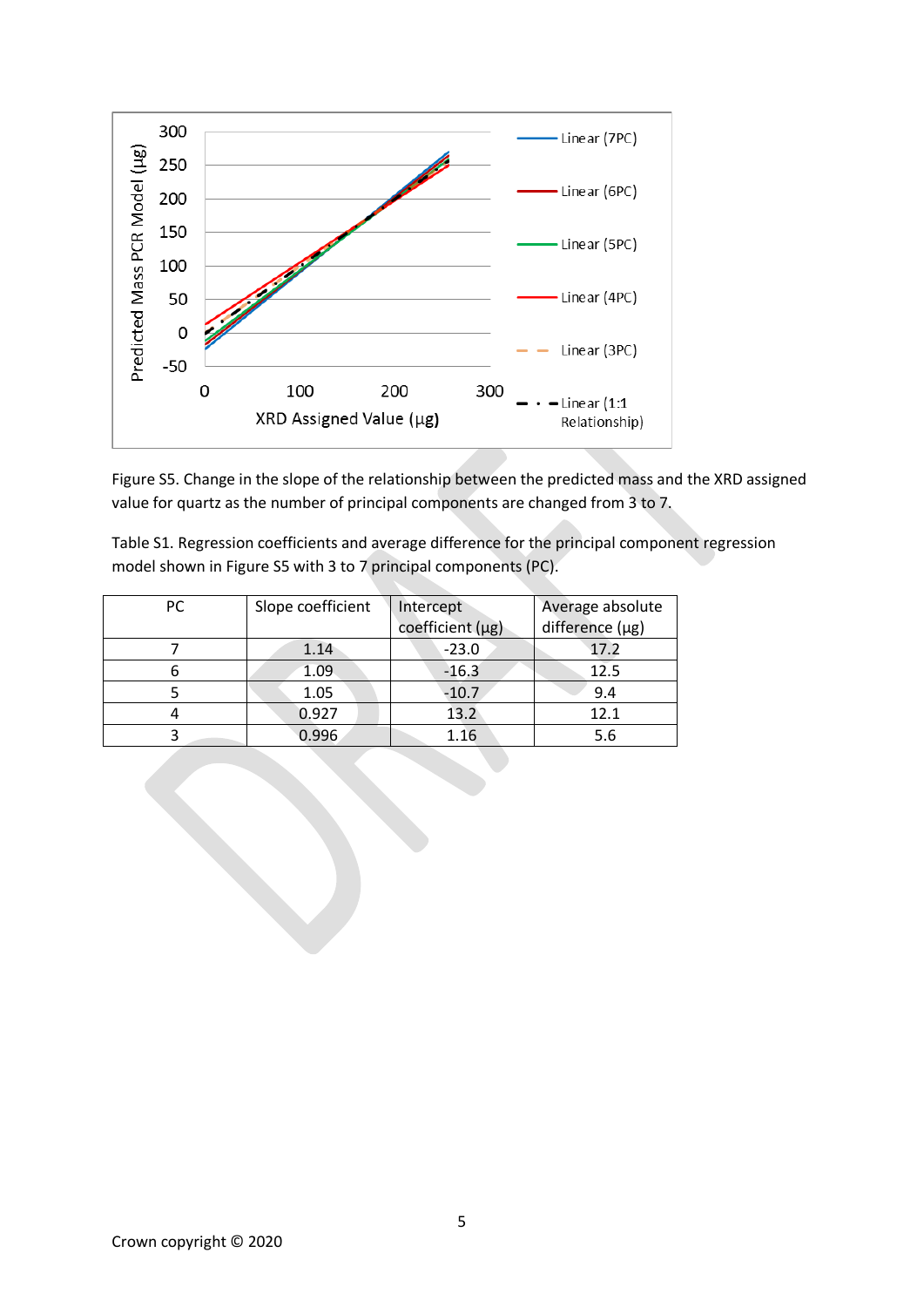

Figure S6. Chart showing the relationship between the proportion of kaolinite in the sample and its effect in on the magnitude of the error for the reported value when using infrared with MDHS 101.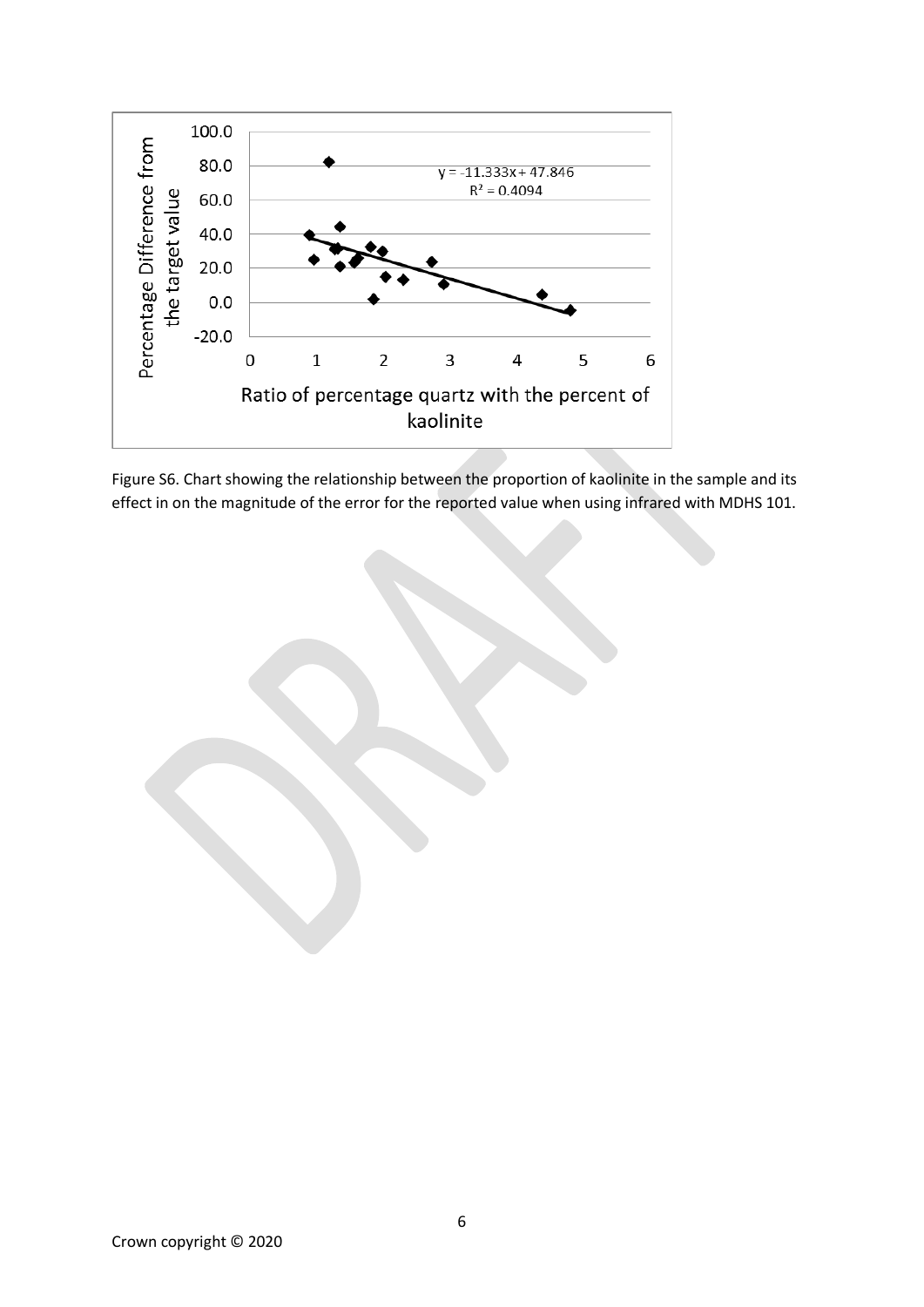| Total          | Percent proportion of constituent |           |           |  |
|----------------|-----------------------------------|-----------|-----------|--|
| Gravimetric    | mineral                           |           |           |  |
| Mass $(\mu g)$ | Quartz                            | Kaolinite | Coal Dust |  |
| 314.3          | 0.7                               | 11.0      | 88.3      |  |
| 698.0          | 20.8                              | 4.7       | 74.4      |  |
| 204.7          | 27.1                              | 14.9      | 58.0      |  |
| 420.3          | 26.2                              | 20.4      | 53.4      |  |
| 247.2          | 24.9                              | 27.7      | 47.3      |  |
| 665.0          | 28.9                              | 17.8      | 53.3      |  |
| 731.7          | 30.4                              | 22.8      | 46.8      |  |
| 879.0          | 37.4                              | 27.5      | 35.1      |  |
| 423.0          | 41.2                              | 26.1      | 32.7      |  |
| 428.7          | 20.7                              | 7.1       | 72.2      |  |
| 844.3          | 21.1                              | 4.4       | 74.5      |  |
| 487.7          | 18.1                              | 18.6      | 63.3      |  |
| 882.3          | 18.1                              | 15.2      | 66.7      |  |
| 584.7          | 26.7                              | 19.6      | 53.7      |  |
| 901.3          | 37.4                              | 18.7      | 44.0      |  |
| 845.7          | 27.8                              | 17.4      | 54.8      |  |
| 679.3          | 39.1                              | 19.2      | 41.7      |  |
| 1010.7         | 42.2                              | 18.2      | 39.6      |  |
| 1348.3         | 32.0                              | 11.7      | 56.3      |  |
| 419.9          | 100                               |           |           |  |
| 302.5          | 100                               |           |           |  |
| 160.7          | 100                               |           |           |  |
| 99.9           | 100                               |           |           |  |
| 170.7          | 100                               |           |           |  |
| 234.5          | 100                               |           |           |  |
| 75.0           | 100                               |           |           |  |
| 171.8          | 100                               |           |           |  |
| 10.9           | 100                               |           |           |  |
| 60.6           | 100                               |           |           |  |
| 985.2          | 100                               |           |           |  |
| 62.9           | 100                               |           |           |  |
| 327.1          |                                   | 100       |           |  |
| 107.1          |                                   | 100       |           |  |
| 88.7           |                                   | 100       |           |  |
| 99.7           |                                   | 100       |           |  |
| 53.3           |                                   | 100       |           |  |
| 88.9           |                                   | 100       |           |  |
| 72.3           |                                   | 100       |           |  |

Table S2. Composition and total gravimetric mass of samples used for the calibration set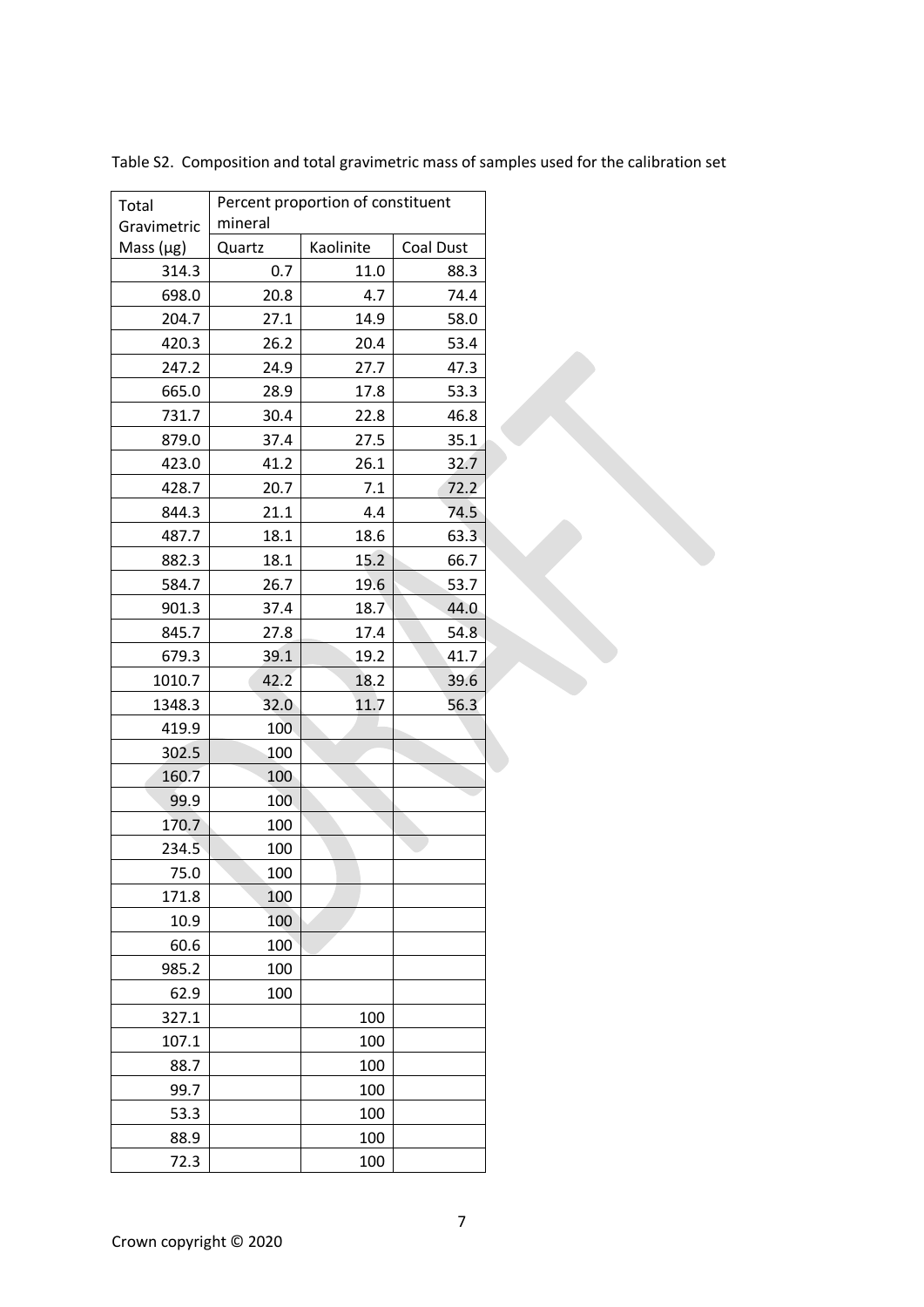| 60.9  |      | 100  |  |
|-------|------|------|--|
| 403.2 |      | 100  |  |
| 478.3 |      | 100  |  |
| 218.1 |      | 100  |  |
| 55.4  |      | 100  |  |
| 611.1 |      | 100  |  |
| 489.5 |      | 100  |  |
| 311.3 |      | 100  |  |
| 382.4 |      | 100  |  |
| 97.5  |      | 100  |  |
| 67.2  |      | 100  |  |
| 48.2  |      | 100  |  |
| 81.5  |      | 100  |  |
| 62.7  |      | 100  |  |
| 518.4 | 89.6 | 10.4 |  |
| 214.7 | 77.2 | 22.8 |  |
| 120.9 | 64.2 | 35.8 |  |
| 169.1 | 67.4 | 32.6 |  |
| 183.6 | 49.9 | 50.1 |  |
| 85.9  | 37.1 | 62.9 |  |
| 202.0 | 39.8 | 60.2 |  |
| 107.6 | 31.7 | 68.3 |  |
| 222.4 | 26.3 | 73.7 |  |
| 121.4 | 21.9 | 78.1 |  |

Table S3. Total gravimetric mass of proportion of constituents in the samples used for the validation set

| Total          | Percent proportion of constituent |           |                  |  |
|----------------|-----------------------------------|-----------|------------------|--|
| Gravimetric    | mineral                           |           |                  |  |
| Mass $(\mu g)$ | Quartz                            | Kaolinite | <b>Coal Dust</b> |  |
|                |                                   |           |                  |  |
| 100            | 100.0                             |           |                  |  |
| 75             | 100.0                             |           |                  |  |
| 74             | 18.3                              |           | 81.7             |  |
| 142            | 28.0                              |           | 72.0             |  |
| 98             | 19.2                              | 46.0      | 34.7             |  |
| 192            | 17.6                              | 44.7      | 37.7             |  |
| 143            | 26.3                              | 37.8      | 36.0             |  |
| 339            | 26.1                              | 60.9      | 12.9             |  |
| 277            | 38.9                              | 32.3      | 28.7             |  |
| 169            | 37.1                              | 27.4      | 35.4             |  |
| 238            | 42.1                              | 31.0      | 26.9             |  |
| 176            | 19.3                              | 39.6      | 41.1             |  |
| 181            | 34.2                              | 37.9      | 27.9             |  |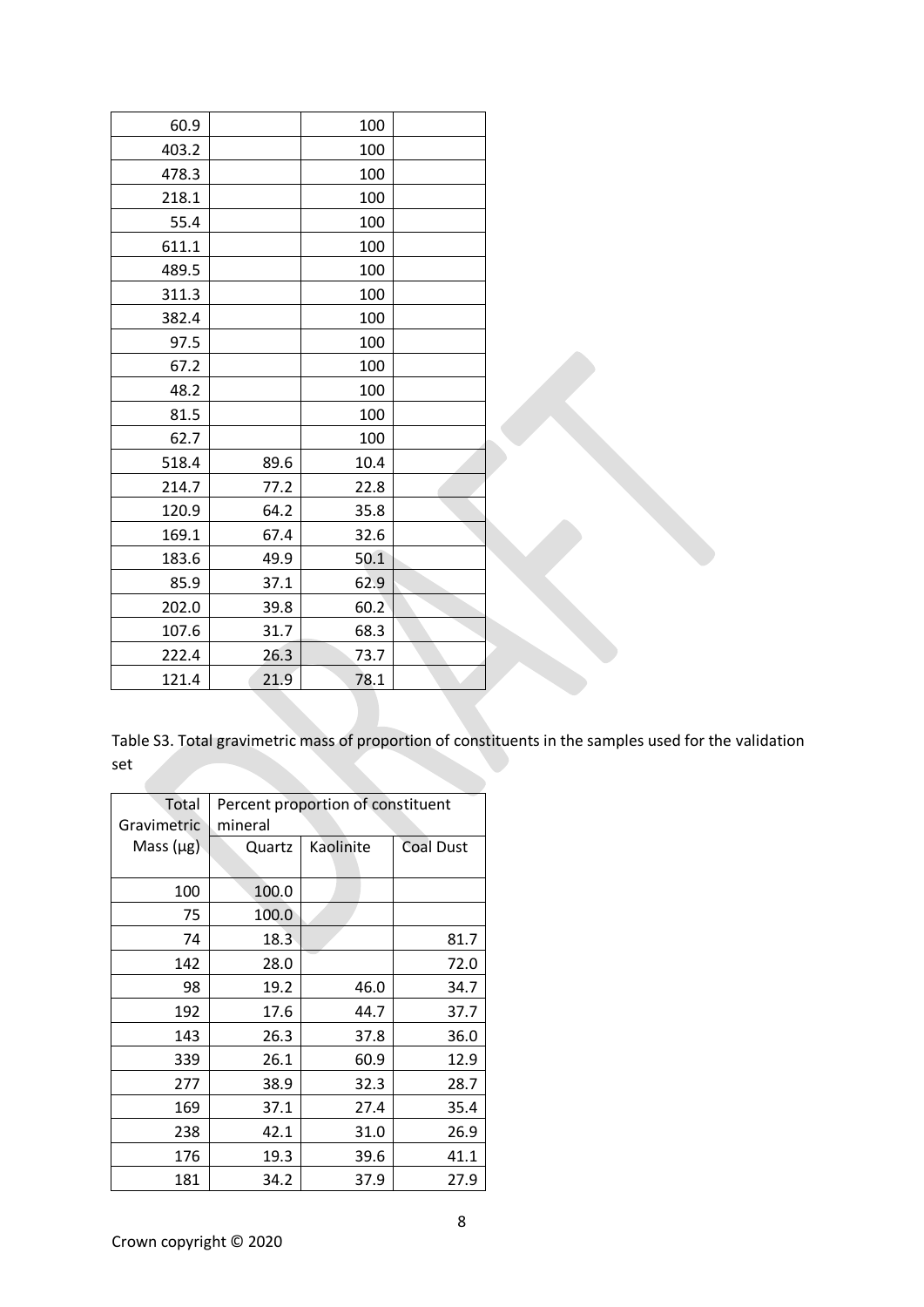| 362  | 27.8 | 25.8 | 46.3 |
|------|------|------|------|
| 205  | 32.8 | 46.8 | 20.4 |
| 1205 | 16.4 | 40.1 | 43.5 |
| 851  | 20.7 | 44.8 | 34.5 |
| 534  | 21.3 | 42.6 | 40.0 |
| 1255 | 20.4 | 40.4 | 39.2 |

Table S4. Total gravimetric mass of proportion of constituents in the samples used for the prediction set

| Total          | Percent proportion of constituent |              |                     |  |
|----------------|-----------------------------------|--------------|---------------------|--|
| Gravimetric    | mineral                           |              |                     |  |
| Mass $(\mu g)$ | Quartz                            | Kaolinite    | <b>Coal Dust</b>    |  |
| 939.6          |                                   | 4.8          | 95.2                |  |
| 801.7          |                                   | 4.9          | 95.1                |  |
| 417.1          | 24.0                              |              | 76.0                |  |
| 397.8          | 30.6                              |              | 69.4                |  |
| 532.5          | 21.8                              | 22.3         | 55.8                |  |
| 308.7          | 17.2                              | 45.7         | 37.2                |  |
| 437.2          | 15.3                              | 41.8         | 42.9                |  |
| 536.3          | 17.3                              | 42.3         | 40.3                |  |
| 123.1          |                                   | 32.0         | 68.0                |  |
| 152.1          | 6.1                               |              | 93.9                |  |
| 204.6          | 3.8                               | 19.9         | 76.3                |  |
| 222.0          | 4.1                               | 21.2         | 74.8                |  |
| 250.5          | 3.8                               |              | 96.2                |  |
| 150.5          | 5.7                               |              | 94.3                |  |
| 270.2          | 26.6                              | 54.4         | 19.0                |  |
| 380.7          | 18.8                              | 39.9         | 41.2                |  |
| 403.1          | 20.5                              | 48.6         | 30.9                |  |
| 851.0          | 20.7                              | 44.8<br>34.5 |                     |  |
| 427.0          | 20.4                              | 42.4         | 37.2                |  |
| 493.4          | 18.6                              | 44.0         | 37.4                |  |
| 578.3          | 13.9                              | 37.2         | 48.9                |  |
| 853.8          | 16.4                              | 45.2         | 38.4                |  |
| 1204.8         | 16.4                              | 40.1         | 43.5                |  |
| 1254.5         | 20.4                              | 40.3         | 39.3                |  |
| 74.0           | 100.0                             |              |                     |  |
| 99.9           | 100.0                             |              |                     |  |
| 101.0          | 100.0                             |              |                     |  |
| 135.0          | 100.0                             |              |                     |  |
| 99.9           | 100.0                             |              | Proficiency testing |  |
| 74.0           | 100.0                             | samples      |                     |  |
| 92.6           | 100.0                             |              |                     |  |